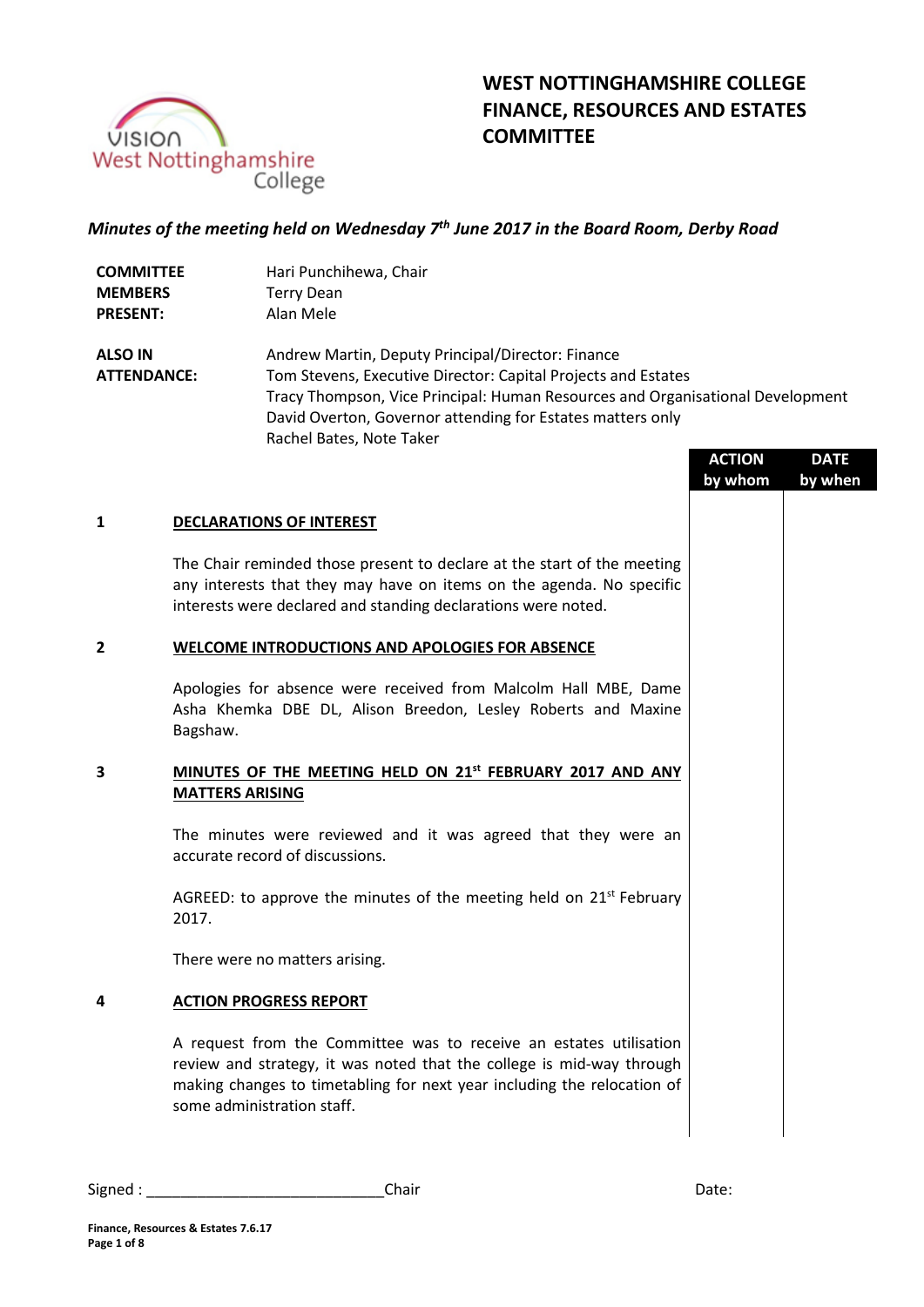|   | This will not be complete until the end of June therefore the report will<br>be presented to the next Committee in September. The Executive<br>Director advised that in order to improve utilisation of space, evening<br>classes would be reallocated to specific nights of the week.                                                                                                                                 | Executive<br>Director | September<br>2017 |
|---|------------------------------------------------------------------------------------------------------------------------------------------------------------------------------------------------------------------------------------------------------------------------------------------------------------------------------------------------------------------------------------------------------------------------|-----------------------|-------------------|
|   | In terms of an options analysis for Relish, as this is linked to the<br>curriculum plan the college will need to wait until Septmeber and<br>provide a report to the Committee later in the year. It was noted that<br>any investment will have additional costs therefore consideration needs<br>to be made of student numbers and long term viability. An update will<br>be provided within a future Estates Update. | Executive<br>Director | November<br>2017  |
|   | AGREED: to note the update provided.                                                                                                                                                                                                                                                                                                                                                                                   |                       |                   |
| 5 | <b>PROPERTY STRATEGY UPDATE</b>                                                                                                                                                                                                                                                                                                                                                                                        |                       |                   |
|   | The Executive Director provided for Members an update on the college's<br>Property Strategy.                                                                                                                                                                                                                                                                                                                           |                       |                   |
|   | <b>Employability Centre Mansfield</b><br>Following approval by the Committee in February 2017, the college has<br>retained the property located at Thoresby Street which has now been<br>converted into an employability centre mirroring activity at the Sheffield<br>Construction Centre and operating in conjunction with Mansfield Job<br>Centre Plus.                                                             |                       |                   |
|   | The ground floor of the centre has been converted into a construction<br>training facility and the first floor an exam centre. Expenditure to date is<br>£36,170.84. On-going use will require a limited amount of further capital.                                                                                                                                                                                    |                       |                   |
|   | To date the usage of the centre has been positive with 17 learners<br>commencing on an initial 6 week course. A second course is planned<br>later in June with early indications showing it will be fully subscribed.<br>The Executive Director referred members to the project income and<br>expenditure at Appendix 1 based on one year's activity.                                                                  |                       |                   |
|   | <b>Canal Street</b><br>The college has now withdrawn from this property this is no longer part<br>of the college's portfolio.                                                                                                                                                                                                                                                                                          |                       |                   |
|   | <b>Ashfield College</b><br>It was noted that this was discussed as a confidential item at the last<br>Committee. As requested at that meeting alternative options for<br>disposal have been explored with Innes England who have confirmed<br>that the best option would be to sell. Planning options are also being<br>explored with Ashfield District Council. Updates will be provided to<br>future meetings.       | Executive<br>Director | September<br>2017 |
|   |                                                                                                                                                                                                                                                                                                                                                                                                                        |                       |                   |

Signed : \_\_\_\_\_\_\_\_\_\_\_\_\_\_\_\_\_\_\_\_\_\_\_\_\_\_\_\_Chair Date: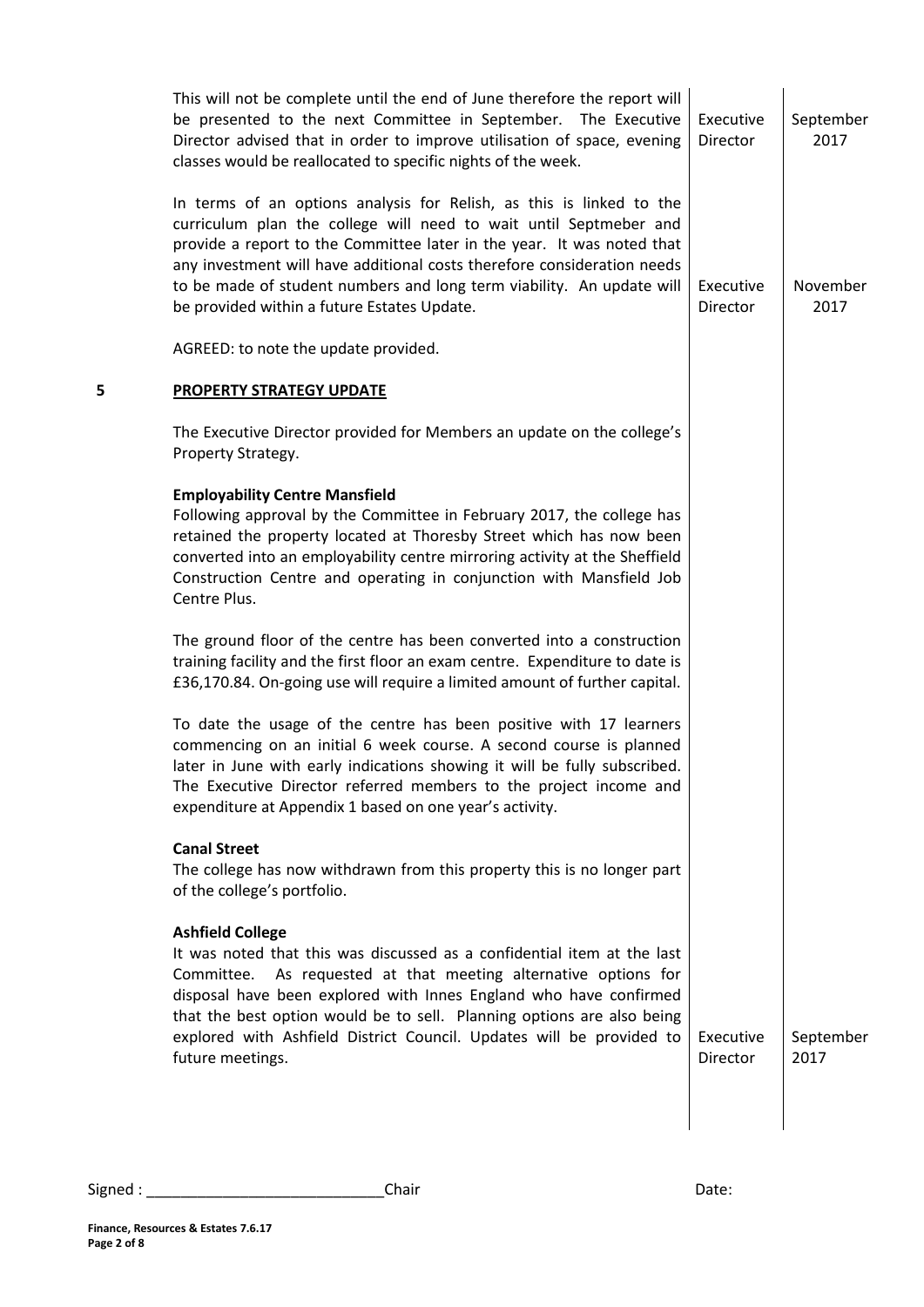#### **Sheffield Construction Centre**

The lease for Sheffield Construction Centre is due to expire on 31<sup>st</sup> August. A new 5 year lease has been negotiated until 1<sup>st</sup> August 2022 at £161,350 + VAT. Members were advised that the Construction Centre runs efficiently and sustainably and therefore it was recommended that this provision continue. The Committee agreed:

AGREED: To recommend the continuation of a new 5 year lease for Sheffield Construction Centre from 01 August 2017 at a total cost of £161,350 + VAT.

# **6 STATION PARK**

As considered by the Committee last academic year, it was agreed that the next building to receive a general refresh and refurbishment would be Station Park. The building opened in 2008 but has not received any refurbishment work since that time. A condition survey report commissioned in December 2016 found that the general condition of the building was still good. The main areas for refurbishment have been identified as general redecoration, re-carpeting, some furniture upgrades and the installation of LED lighting.

The Executive Director's report presented three Options for the Committee to consider. It was noted that any works agreed would take place in August in order to be ready for opening in September.

**Option 1:** A complete internal refurbishment of all classroom, corridor and social areas. £247,828 + VAT

**Option 2:** Replacement carpets and all classroom and social area furniture. £184,669 + VAT

**Option 3:** Replacement of 50% carpets (mezzanine area) and 50% classroom furniture (mezzanine area) with good furniture in mezzanine used to infill damaged/worn furniture in other classrooms. £129,692 + VAT

It was further noted that a refurbishment of the toilets at Derby Road was now needed and that quotations were being obtained for this which would be presented for consideration.

The Committee queried whether students could undertake the redecoration work identified, the Executive Director advised that this had been investigated as an option but would prove difficult due to levels of staffing and the timescales involved. In house redecoration was therefore not an option.

The preferred proposed was identified as option 3 which would be part funded through revenue as an element of the 2017/18 budget for estates maintenance.

After due consideration the Committee:

| Signed: | .hair | Date: |
|---------|-------|-------|
|---------|-------|-------|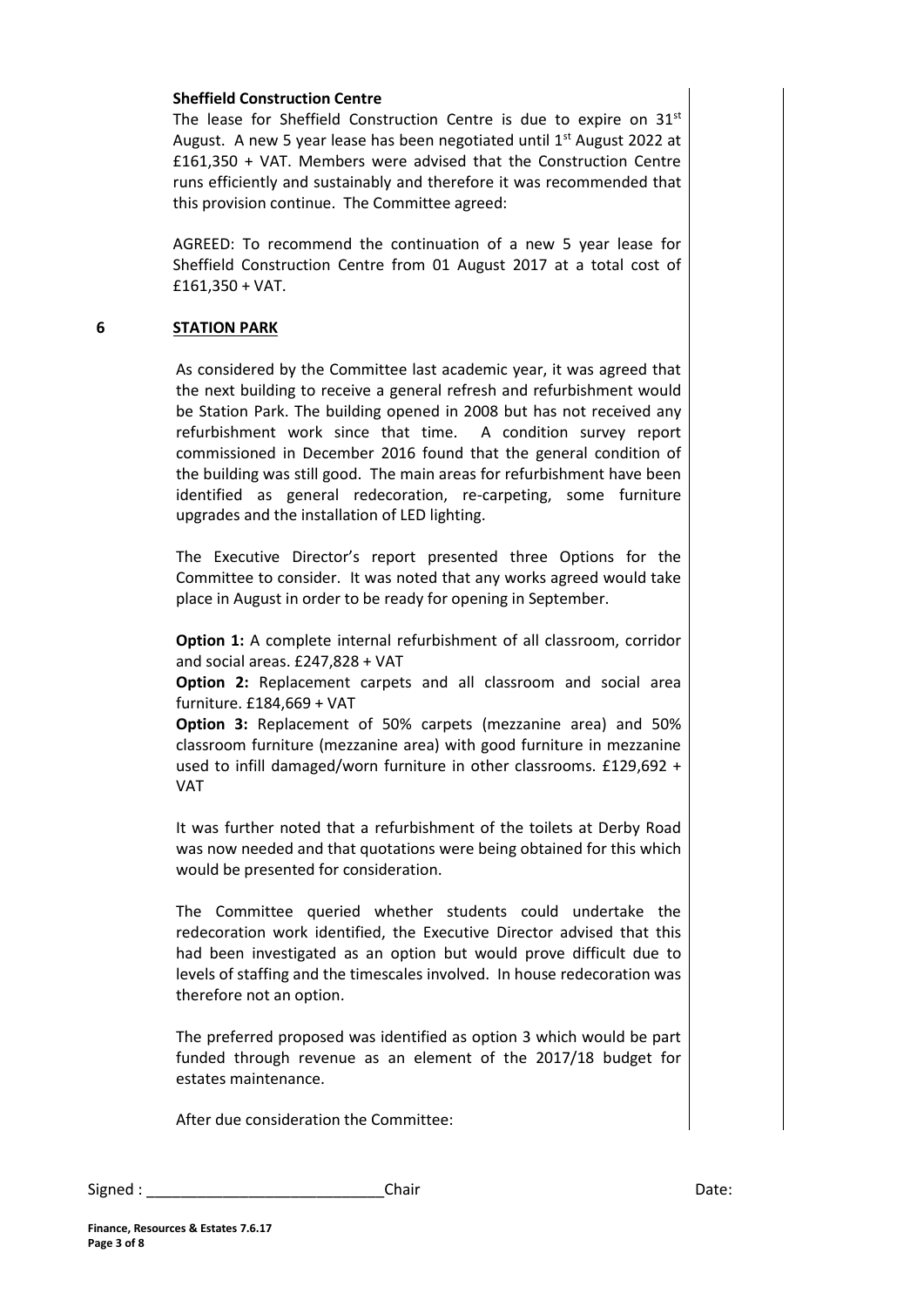AGREED: To recommend the implementation of Option 3 as the preferred option at an estimated cost of £129,692 + VAT. To be approved as part of the 2017/18 budget and the appointment of C Shooter for the installation of LED lighting at a cost of £36,240 + VAT in advance of approvals for the main scheme.

David Overton left the meeting at 17.07

# **7 DRAFT BUDGET 2017/18**

The Director of Finance confirmed that as the meeting scheduled for 23<sup>rd</sup> June had been postponed, he was not in a position to share the final draft budget at this stage in the month. This would instead be presented to the full Board at its meeting in July when an accurate picture would be available. Members were referred to the budget and financial forecast context that was circulated as part of the 19<sup>th</sup> May 2017 papers.

The Director of Finance advised that the budget was more complicated this year than in previous years as there had been major changes in the way provision is funded mainly t

In summary from 1<sup>st</sup> May 2017 contracts and budget for apprenticeships will include a number of elements. There will be a carry in contract for all activity enrolled and remaining on programme from prior to  $1<sup>st</sup>$  May 2017, a contract for new start activity with non-levy paying employers and a contract to access funding paid into the apprenticeship levy by levy-paying employers.

Different systems will be utilised for levy and non-levy paying activity as the digital apprenticeship service comes on line for levy only employers whilst non-levy activity will remain allocated and paid as the current position up until December 2017. A co-investment contribution will be required from non-levy paying employers of 10% which will be subject to specific evidence. Some remission will be provided largely to employers with an evidenced average headcount of less than 50 employees. Incentives will be paid to providers and employer for 16-18 apprentices.

It was noted that sub-contractor activity will be substantially less than previous years with college direct apprenticeship delivery increasing from £3million to £10 million in 2017/18.

The demographic decline of learners at 16-18 will continue in 2017/18 therefore funding income will £130k lower next year. The Director of Finance assured the Committee that a restructure process was currently underway to remove excess staffing leading to capacity and more efficient running within some of the Schools of Learning.

The Adult Education Budget for 2016/17 was a grant of £6.98million inclusive of community provision and adult learner support.

Signed : \_\_\_\_\_\_\_\_\_\_\_\_\_\_\_\_\_\_\_\_\_\_\_\_\_\_\_\_Chair Date: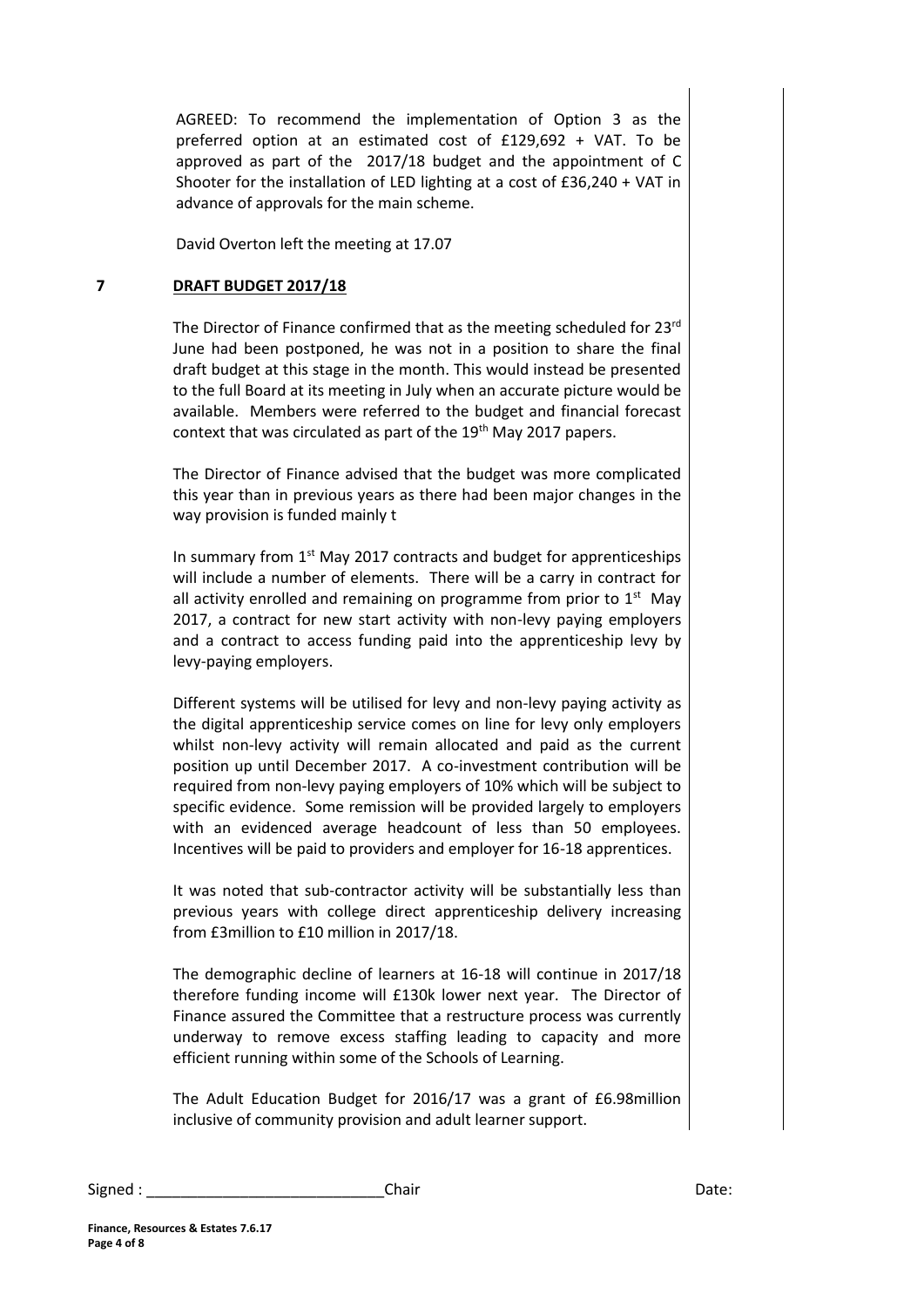For 2017/18 this will be a £6.82million allocation with the reduction in funding transferred to support EFA funded learners who extend beyond the age of 18. Plans remain in place to focus adult provision on local skills priorities, informed by the LEP and councils and in line with the identified eligibility rules for the funding agency.

In terms of tuition fees, the policy agreed for 2017/18 has set fees at a level of 5% greater than in 2016/17 following a number of years with no change.

The operation of VBSS continues to alleviate some cost pressures on the budget and is expected to continue to grow.

Members confirmed that they understood the difficulties around setting the budget for 2017/18 and the challenges faced in terms of its apprenticeship targets moving forwards. They noted that for the reasons explained by the Director of Finance the budget could not be presented to the Committee and would therefore go directly to the Board.

# **8 PARTNER CONTRACTS**

The Head of Service: Partnerships presented for members the variations in partnership contracts to be considered for approval. The Adult Education Budget underspend identified within Vision Business has been allocated to 8 subcontract partners as contained within the attached spreadsheet at Appendix 1.

Members were advised confidentially of an investigation taking place with Amber Train following the identification of alleged fraudulent activity.

Management Focus have had their subcontract terminated due to levels of concern and losing their CMI centre approval. Vision Business will undertake delivery to affected apprentices which will open up additional opportunities.

The Committee questioned whether the leadership team had confidence that the Adult Education Budget provision would be delivered effectively through the partnerships proposed. The Head of Service confirmed that he did have confidence that this would be delivered.

The Committee:

AGREED: the variation of the partnership contracts as proposed and noted the points raised in relation to Ambertrain and Management Focus.

| Signed: | .hair | Date: |
|---------|-------|-------|
|---------|-------|-------|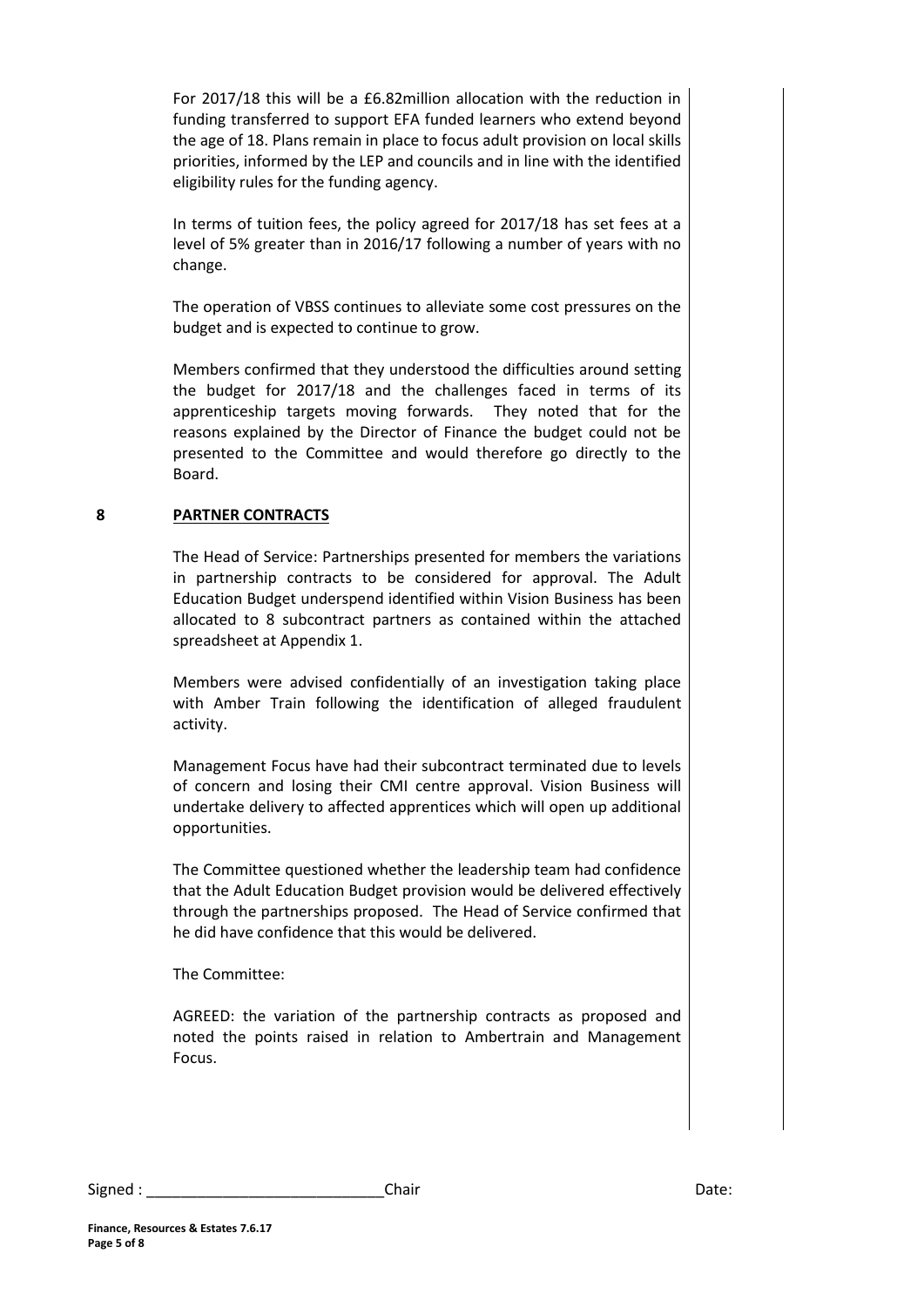The Director of Finance presented to members the papers prepared and circulated by the Clerk in her absence. These included the selfassessment of the Committee and it was agreed that this item be postponed until the next meeting when the Clerk would be present. The terms of reference for the committee were proposed to remain unchanged for the next academic year. Clerk

AGREED: To approved the Terms of Reference for 2017/18 in line with those of 2016/17.

In terms of membership, the Committee are seeking to appoint a new Chair and asked for members' thoughts. Terry Dean confirmed that his term on the Board was scheduled to finish in October however, he would be interested in continuing if this was an option. Members agreed that there was some work to be done in the recruitment of Board Members and in particular Co-optees onto the Committee as quite often the Committee struggled for a quorum. All agreed that the Committee could not afford to reschedule or miss meetings. Clerk

#### **10 MANAGEMENT ACCOUNTS APRIL 2017**

The Management Accounts for April 2017 were presented to the Committee.

Key points to note were highlighted as:

- The college Group performance delivered an overall operating surplus before interest and depreciation of £2,302k (prior year: £2,559k). After interest and depreciation a surplus of £354k, £22k ahead of the phased forecast (prior year: £808k).
- The underlying performance in the first nine months of the year continues with a strong performance by bksb and a weaker performance by the College.
- The College was below budget with a surplus before interest and depreciation of £608k (corresponding month last year: £1,433k) against a target of £1,088k. After Interest and Depreciation the College position is a £1,313k deficit (prior year: a £289k deficit) against a forecast of a £832k deficit.
- BKSB delivered an operating surplus of £1,260k (Forecast: £1,187k, co-responding month last year: £1,152k), albeit increasingly driven by strong cost control, rather than invoiced sales.
- Overall group income of £38.361 million for the year to date is £1,173k below forecast.
- Overall pay costs are below forecast by £118k but are £216k above last year. Excluding restructuring costs the group is £121k above last year.
- The group balance sheet shows fixed assets declining gradually through depreciation. Receivables fell in month as accrued

```
Signed : ____________________________Chair Date:
```
September 2017

September 2017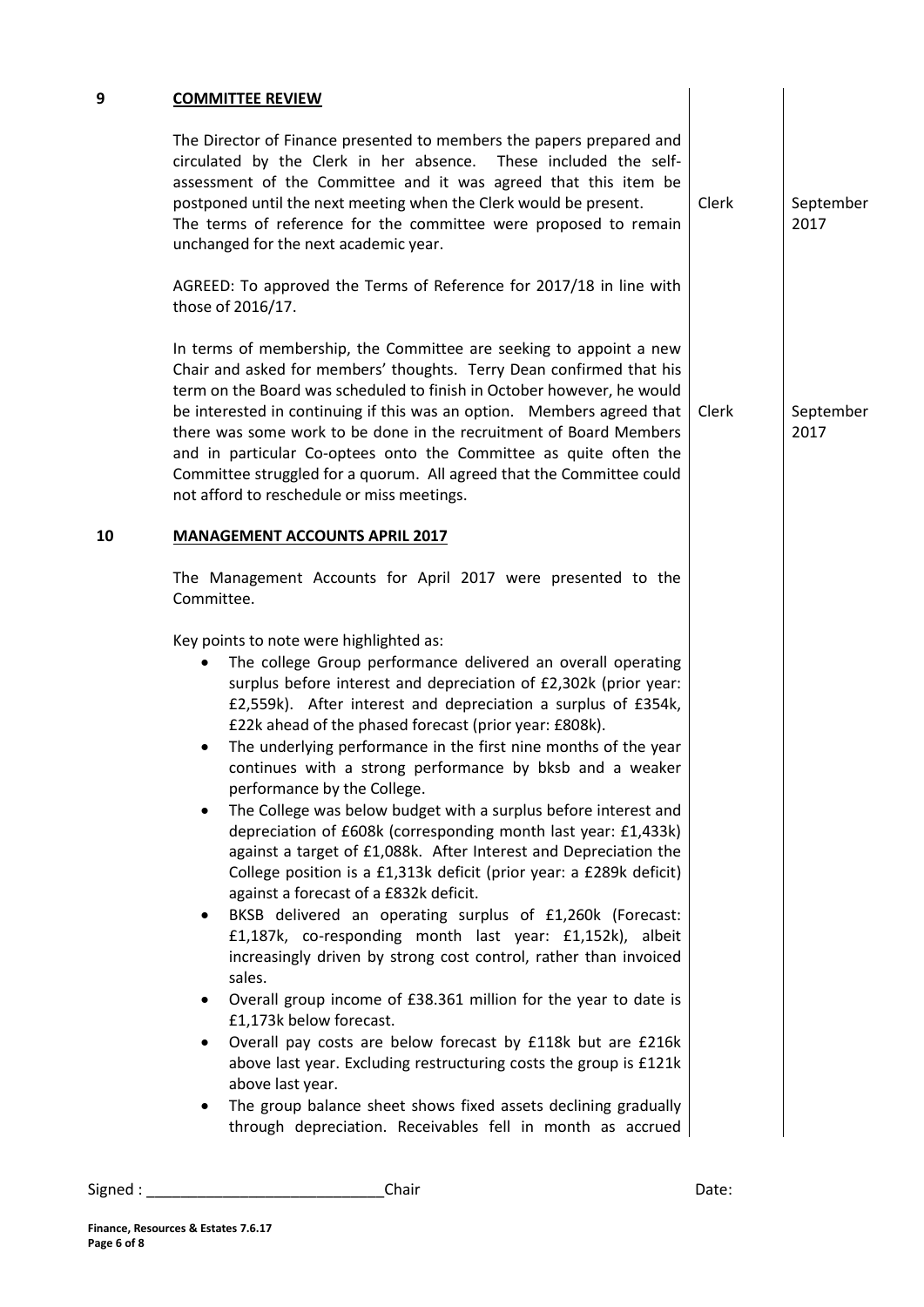income decreased as a result of a relatively higher payment from the EFA. Cash including the revolving credit facility was £3,671k, net of the revolving credit facility £2,021k, an increase of £1,541k in month. The revolving credit facility was repaid in May.

- Group reserves have increased to £9.114 million (excluding pension liability), a rise in month of £28k, remaining close to the bank covenant level of £9.0 million. As at the end of April 2017, the key performance measures as set out in the table above show that currently all targets are being met. The College shares financial information on a monthly basis with its bankers to sufficiently monitor this position.
- The College group income and expenditure reserves are now £9.114 million up from the £8.798 million reported at the end of last financial year, as a result of the financial performance for the year to date. The poor performance by college has resulted in this remaining close to the £ 9 million level despite positive oneoff factors.
- The Skills Finding Agency revised financial health assessment methodology is now being used to measure College financial health against the scoring framework. The College remains as 'satisfactory' rated for the period under review with the scoring of 130, an improvement on the result from March 2017.

The Committee noted the contents of this report.

# **11 END OF YEAR BUDGET PROJECTIONS**

The Director of Finance presented this report showing the anticipated end of year financial out turn following the original approval of the budget in July 2016 and the mid-year forecast in March 2017.

The current expectations for the end of year result indicate that the outcome for the year will be short of both the budget and mid-year forecast. This is primarily caused by the College part of the group not achieving the volumes of activity targeted in year for apprenticeship programmes and the large under delivery across all aspects of the Adult Education Budget and some shortfalls within HE. Whilst actions have been taken to rectify, the evidence of improvement is slow to show through and will be critical in delivering the budget for 2017/18.

bksb will deliver an improved performance once again in 2016/17 achieving an operating profit greater than £1.6million for the first time in its history.

Before interest and depreciation, the College will generate a surplus of around £1.0million which is around 2% of income. The costs of interest and depreciation are driven by the investment in College buildings and financed or at least serviced in a large part through the performance of bksb.

| Signed | Chair | Date: |
|--------|-------|-------|
|--------|-------|-------|